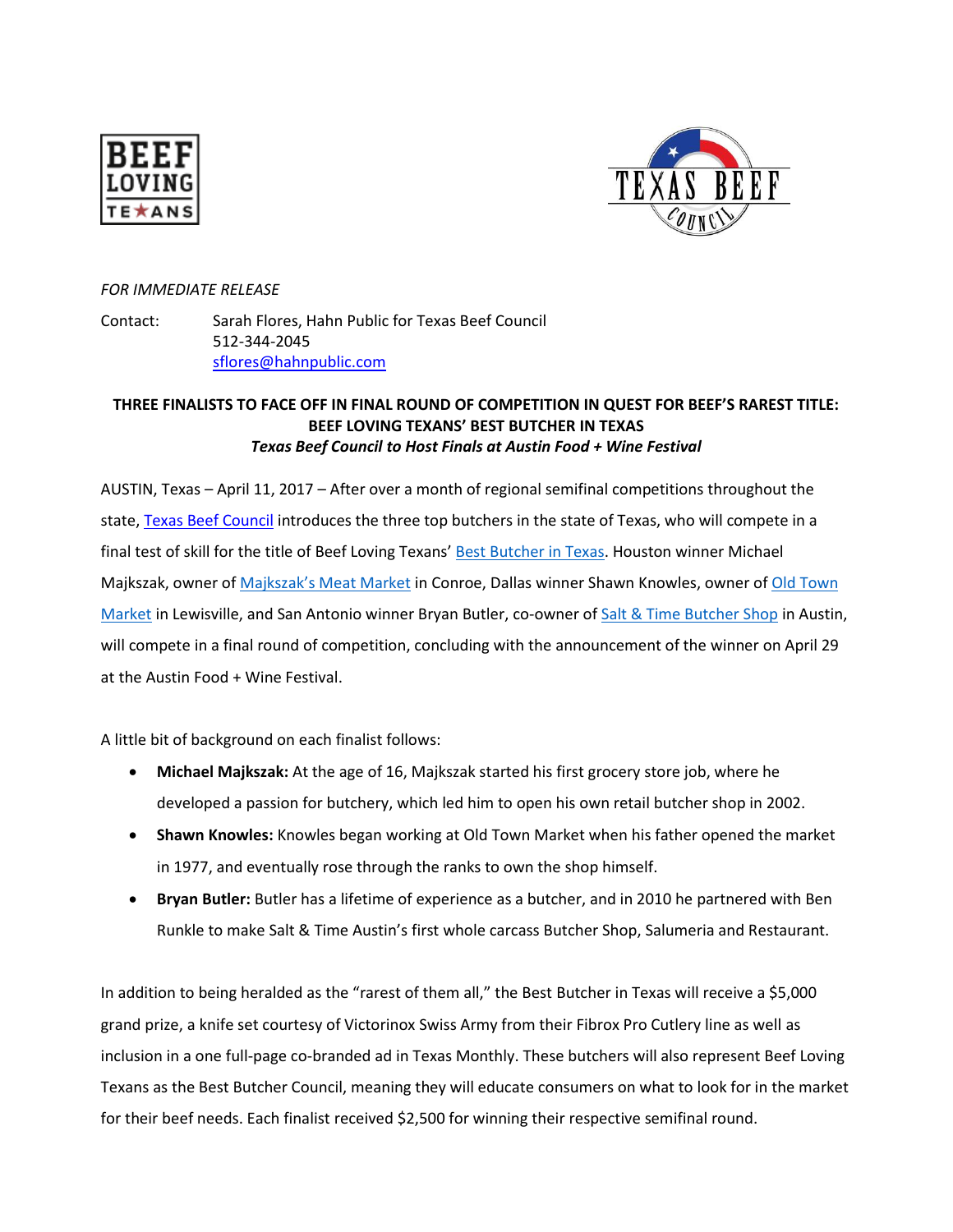"Butchery is truly both a skill and an art form, and it's been incredible to watch the state's top talent showcase their craft during the semifinal competitions," said Linda Bebee, vice president, domestic marketing for Texas Beef Council. "What's been most inspiring is seeing the passion these professionals have for their work, and how proud they are to serve their communities by bringing food to their tables. Each of these butchers is so talented, and we're excited for the final round to see who comes out on top as the Best Butcher in Texas!"

The challenge has brought some of the state's most skilled butchers together to celebrate an art form that remains a key element in Texas' cultural heritage. During the finals, competitors will go knife-to-knife by fabricating beef and merchandising it in ways that meet their customers' needs. Finalists will be awarded top marks based on their technique, creativity, presentation/visual display and ability to interact with the consumers and answer questions. Culinary influencer/personality [Jess Pryles](http://jesspryles.com/) will emcee the finals, while top industry professionals and culinary experts deliberate, culminating in the announcement of the Best Butcher in Texas.

During the past month, competitions were held in Houston, Dallas and San Antonio, to distinguish the best butchers from the many great ones in the state. Each competition yielded over 190 pounds of beef, which were donated to local organizations in each city; by the time the Best Butcher in Texas has been named, these donations will result in over 2,400 meals being served to those in need across Texas. In each regional semifinal city, the Texas Beef Council partnered with culinary schools to host the events, including The Art Institute of Houston, El Centro College in Dallas and St. Philip's College in San Antonio, providing an educational opportunity for interested students.

For more information, visit [BeefLovingTexans.com/best-butcher-in-texas/.](http://beeflovingtexans.com/best-butcher-in-texas/)

## **About Beef Loving Texans**

Beef Loving Texans is Texas Beef Council's consumer brand created to share unique recipes, stories, cooking and shopping tips and expert nutrition information. The Beef Loving Texans brand celebrates the pride and values deeply rooted in Texans through family, community and tradition. More information on the mission of Beef Loving Texans can be found at [BeefLovingTexans.com.](http://www.beeflovingtexans.com/)

## **About Texas Beef Council**

The [Texas Beef Council](http://www.beeflovingtexans.com/) (TBC) conducts the \$1 per head national checkoff program for Texas beef producers and is also the contractor for the Beef Promotion Research Council of Texas (BPRCT), which administers the \$1 per head Texas state checkoff program. TBC's mission is to increase beef demand in the state through